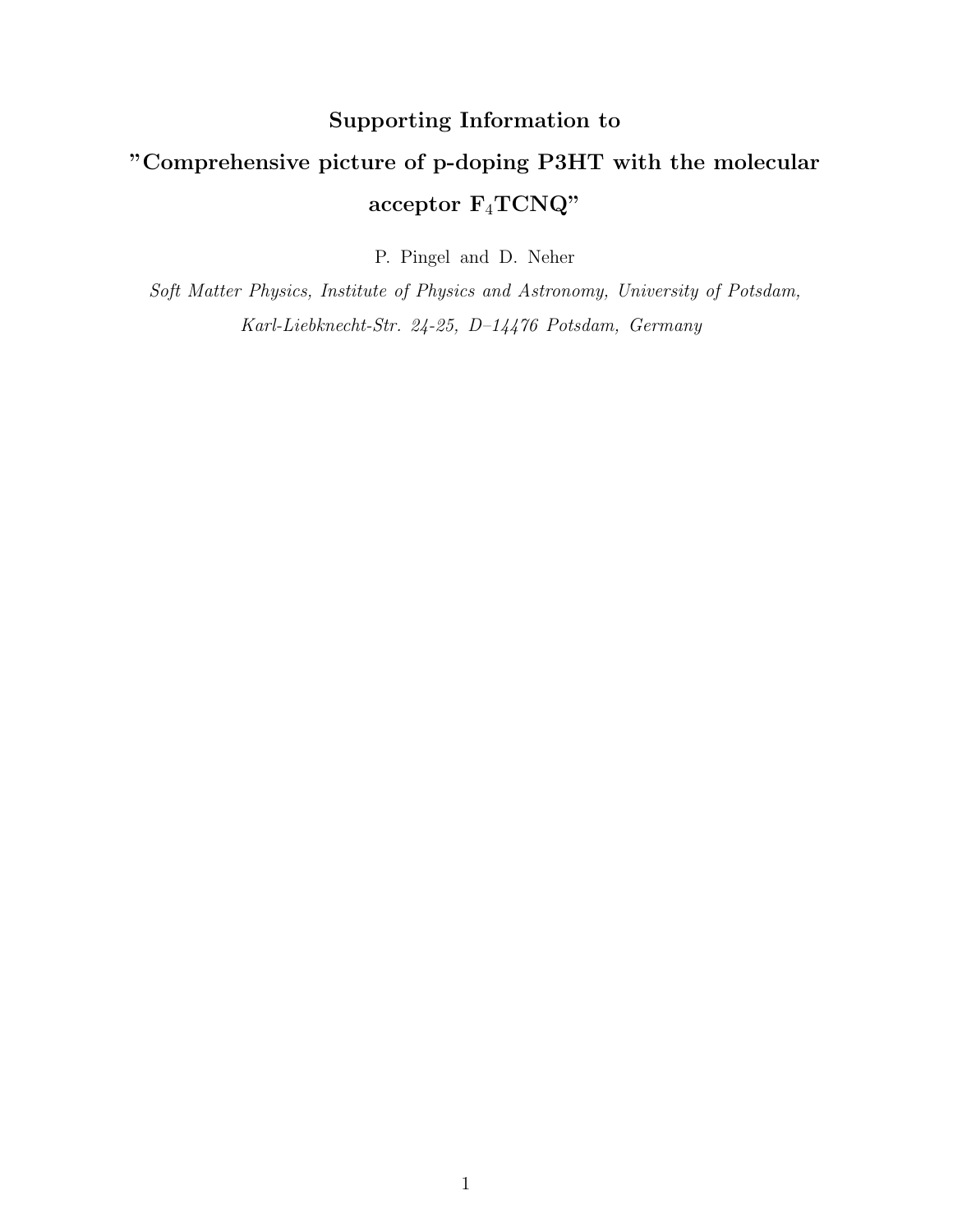### I. OPTICAL ABSORPTION SPECTROSCOPY

#### A. Reference spectra

In order to evaluate the optical spectra of F4TCNQ-doped P3HT layers and solutions, proper reference spectra of the neat charged compounds are indispensable. The P3HT polaron reference spectrum was prepared by exposing the P3HT powder to  $I_2$  vapor. The doped polymer was then dissolved in chloroform. The spectrum of this solution, plotted in Fig. 3b of the article, serves as a reference of the relative absorption of P3HT polarons in F4TCNQ-P3HT blends.

In order to determine the absolute amount of  $F_4TCNQ$  anions in our samples, we use the extinction coefficient spectra of neutral  $F_4TCNQ$  and ionized  $F_4TCNQ$  bound in a charge transfer salt which we have taken from Dixon et al. (Ref. 1 in this Supporting Information). For integrity of our analysis, we compare these spectra with our own measurements. Close accordance is exhibited between the published spectrum of a crystal of neutral  $F_4TCNQ$  and our measurement of  $0.01 \text{ g/l}$  F<sub>4</sub>TCNQ dissolved in chloroform (CF) in terms of the shape of the spectra and the absolute value of the extinction coefficient (thick solid and dashed lines in Fig. 1a, respectively). Preparation of a neat reference sample for obtaining the  $F_4TCNQ$ anion absorption is unfortunately not straightforward. We have prepared a solution of  $0.01$  g/l F<sub>4</sub>TCNQ in tetrahydrofuran (THF) and added ca. 4 µl of a 1 g/l potassium iodide solution in water  $(K^+I^-)$  in order to reduce a significant, but unknown, amount of the  $F_4TCNQ$  molecules. Again, excellent accordance of the shapes of the specific  $F_4TCNQ$  anion absorption in the NIR (between 1 and 2 eV) is exhibited between our measured spectrum and the literature data (thick solid and dashed lines in Fig. 1b, respectively). As concluded from these comparisons, we can use the spectra published in Ref. 1 as absolute references in order to measure the content of neutral  $F_4TCNQ$  and  $F_4TCNQ$  anions in our blends.

Note that the algebraic decomposition analysis cannot be directly performed on the spectra of  $F_4TCNQ-P3HT$  layers, because the NIR absorption of the  $F_4TCNQ$  anions is affected by the polymer matrix in terms of a broadening of the absorption bands and strong tails. This can be seen in Fig. 1b, thin dashed lines, for a sample that incorporates  $F_4TCNQ$  anions in an inert matrix of poly(methyl methacrylate) (PMMA). Therefore, in order to evaluate the number of  $P3HT-F_4TCNQ$  charge transfer pairs in the doped layers, we proceed as de-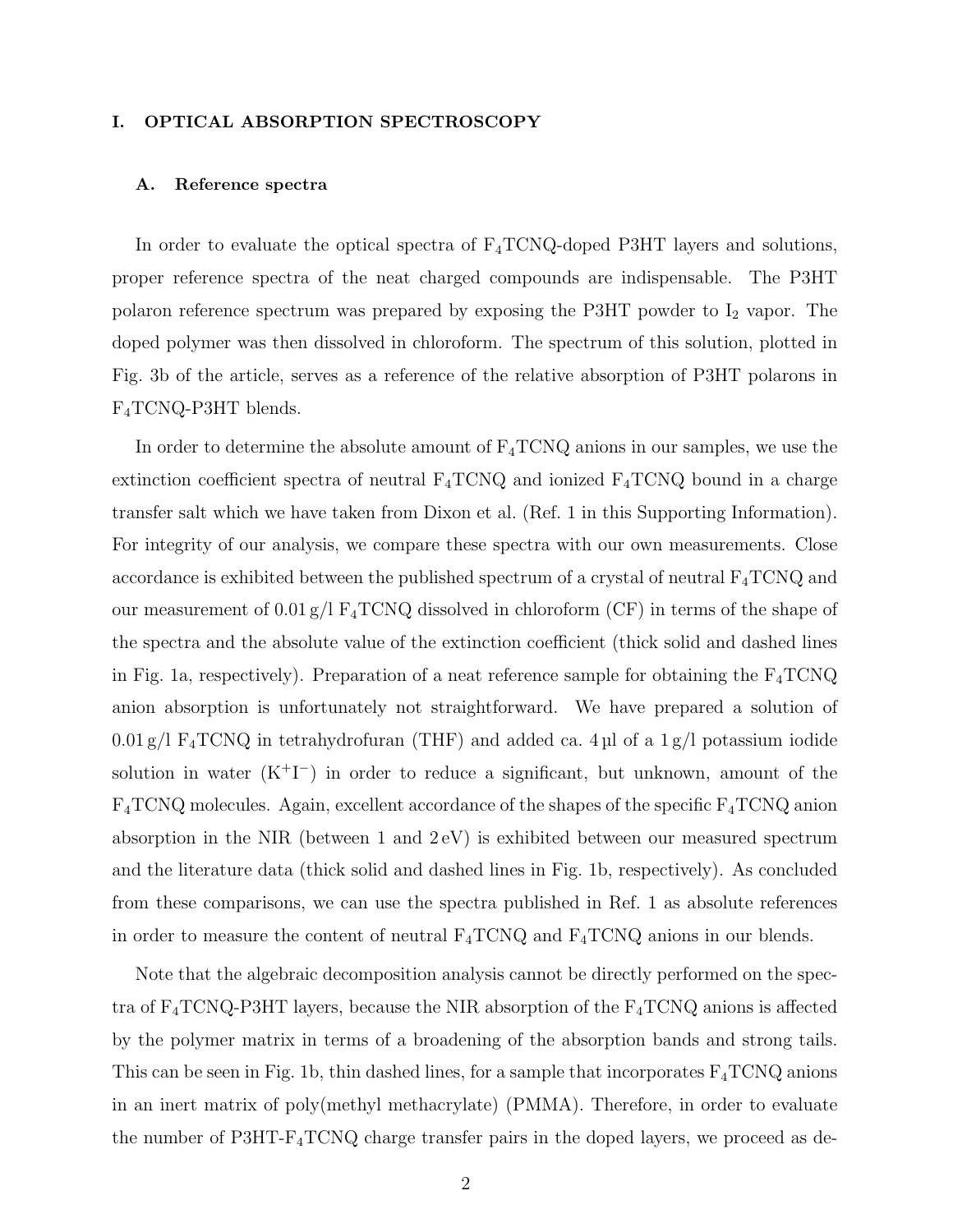

FIG. 1. Reference<sup>1</sup> and experimental extinction and absorption coefficient spectra of (a) neutral and (b) singly negatively charged  $F_4TCNQ$ . Solutions were prepared at  $0.01 g/l$  in chloroform (a) and tetrahydrofuran (b). Thin film samples were prepared from a blend of one  $F_4TCNQ$  molecule per 100 repeat units of poly(methyl methacrylate).  $F_4TCNQ$  was reduced by adding a little amount of a water-based potassium iodide solution to the  $F_4TCNQ-THF$  solution.

scribed in the article, i.e., we apply the extinction coefficient of the P3HT-F4TCNQ charge transfer pairs which we have priorly determined in solution.

#### B. Decomposition of the solution spectra

Absorption spectra of the  $F_4TCNQ-P3HT$  blends in chloroform have been algebraically decomposed in the NIR into the F4TCNQ anion and P3HT polaron parts (Figs. 2-4). Interestingly, the fraction of intentionally applied  $F_4TCNQ$  molecules that has been recovered as  $F_4TCNQ$  anions in the analysis is a function of the solution concentration. Depending on the initial concentration of the undoped P3HT solution, we recover  $50 - 83\%$  (at  $2 g/l$ ),  $42-67\%$  (at  $0.5\,\mathrm{g/l}),$  and  $6-16\%$  (at  $0.025\,\mathrm{g/l})$  of the F<sub>4</sub>TCNQ molecules as anions (see Tables I-III). For the 0.025 g/l-based solutions, we observe the specific absorption bands of neutral  $F_4TCNQ$  between 3 and 3.5 eV. A rough analysis of these bands using the reference extinction coefficient spectrum recovers  $73 - 93\%$  of the applied  $F_4TCNQ$  as neutral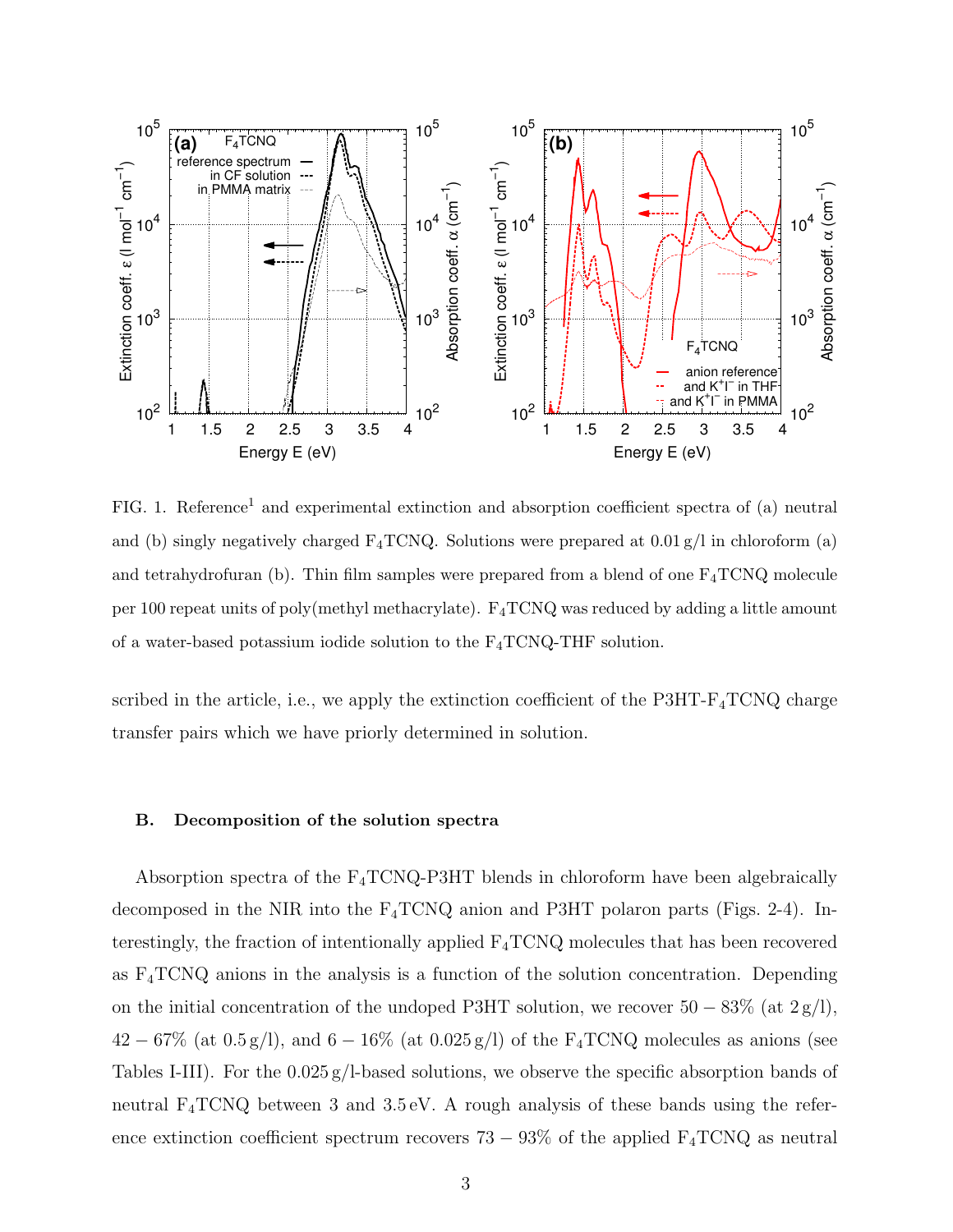molecules. Similar observations have been made by Parashchuk et al.<sup>2</sup> for poly(methoxy-5-(20-ethylhexyloxy)-1,4-phenylene-vinylene), MEH-PPV, doped with the organic acceptor 2,4,7-trinitrofluorenone, TNF. The authors inferred that the dopants do not penetrate into the polymer coils in dilute solutions, resulting in only few charge transfer pairs being formed at the surface of these coils. At higher solution concentrations, dopants do enter and charge transfer occurs with interior polymer units as well. It is worth to note that the typical P3HT concentration in solutions which we have used to prepare solid samples is in the range of  $0.5 - 30 \text{ g/l}$ , which is in a regime where most of the F<sub>4</sub>TCNQ dopants underwent charge transfer with P3HT.



FIG. 2. (a) Absorbance-per-length of undoped and F4TCNQ-doped P3HT solution in chloroform. The undoped P3HT solution sample had a concentration of  $2 g/l$ . (b) Reconstruction of the P3HT polaron/F4TCNQ anion absorption of the 1:100-doped P3HT sample from reference spectra. The F4TCNQ anion spectrum is reprinted with permission from Ref. 1. Copyright 1989 American Chemical Society.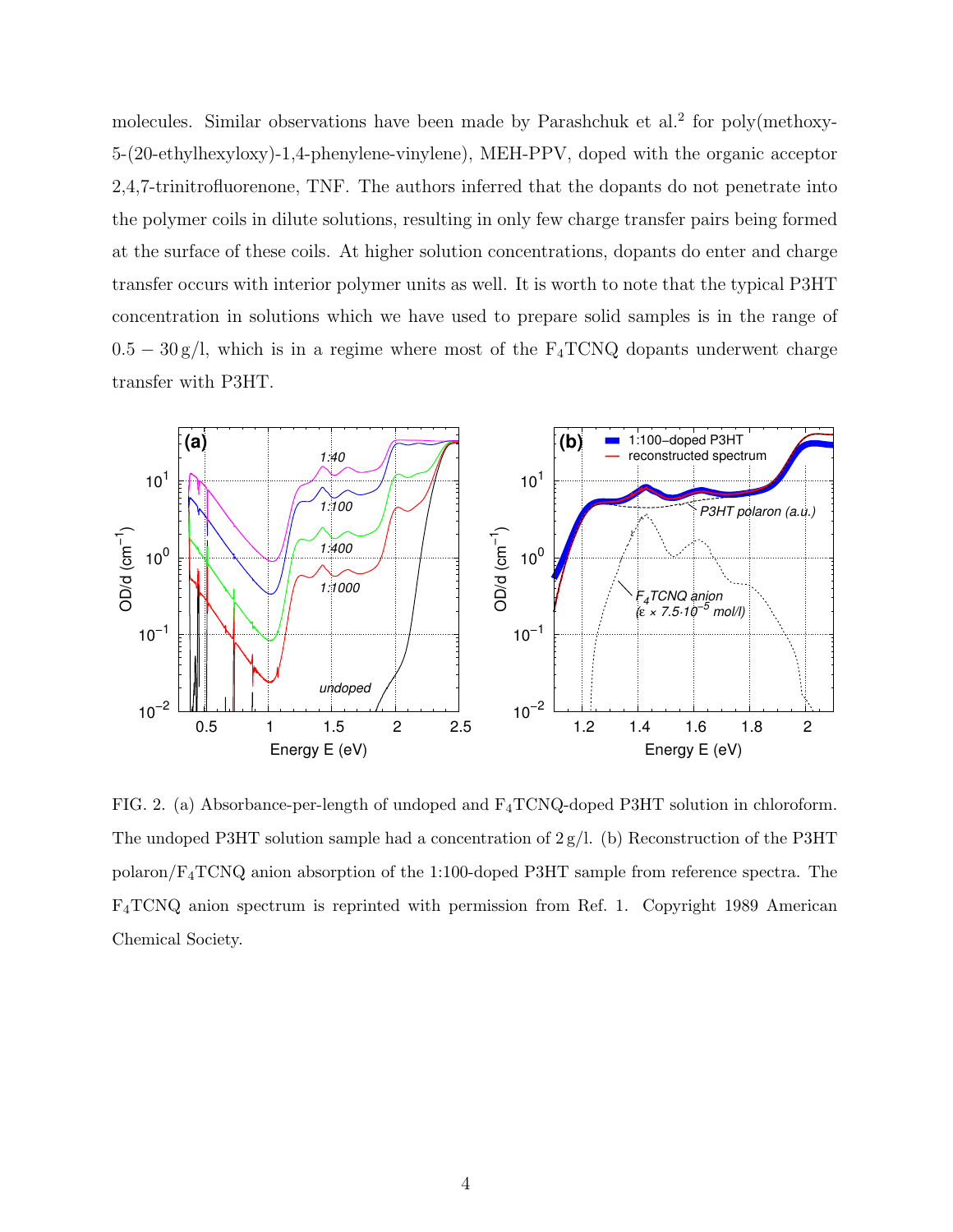| Doping ratio | P3HT repeat units <sup>a</sup> | $F_4TCNQ^a$           | $F_4TCNQ^{-b}$       | ionized fraction |
|--------------|--------------------------------|-----------------------|----------------------|------------------|
|              | (mod/l)                        | (mod/l)               | (mod/l)              |                  |
| 1:1000       | $1.19 \times 10^{-5}$          | $1.19 \times 10^{-5}$ | $6.0 \times 10^{-6}$ | 0.50             |
| 1:400        | $1.18 \times 10^{-5}$          | $2.96 \times 10^{-5}$ | $2.0 \times 10^{-5}$ | 0.68             |
| 1:100        | $1.13 \times 10^{-5}$          | $1.13 \times 10^{-4}$ | $7.5 \times 10^{-5}$ | 0.66             |
| 1:40         | $1.03 \times 10^{-5}$          | $2.58 \times 10^{-4}$ | $1.8 \times 10^{-4}$ | 0.70             |

TABLE I. Concentrations of ionized F4TCNQ found in a blend with P3HT in chloroform at various doping ratios. The undoped P3HT solution sample had a concentration of  $2 g/L$ .

<sup>a</sup> intentionally applied amount in solution

<sup>b</sup> measured by decomposition of the optical spectra



FIG. 3. (a) Absorbance-per-length of undoped and F4TCNQ-doped P3HT solution in chloroform. The undoped P3HT solution sample had a concentration of 0.5 g/l. (b) Reconstruction of the P3HT polaron/F4TCNQ anion absorption of the 1:1000-doped P3HT sample from reference spectra.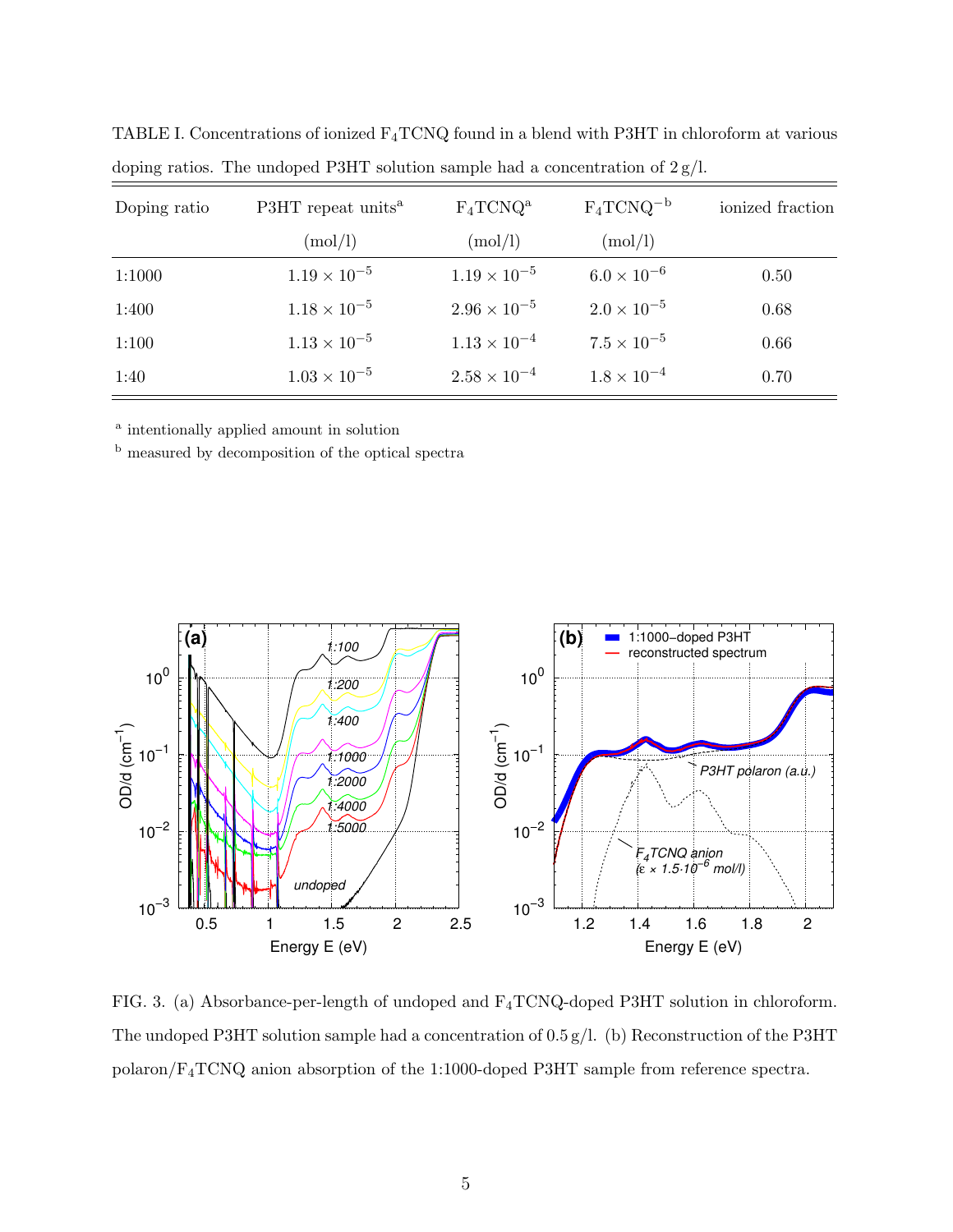| Doping ratio | $F_4TCNQ^{-a}$       | $F_4TCNQ^b$          | ionized fraction |
|--------------|----------------------|----------------------|------------------|
|              | (mod/l)              | (mod/l)              |                  |
| 1:5000       | $2.5 \times 10^{-7}$ | $6.0 \times 10^{-7}$ | 0.42             |
| 1:4000       | $3.5 \times 10^{-7}$ | $7.5 \times 10^{-7}$ | 0.47             |
| 1:2000       | $7.0 \times 10^{-7}$ | $1.5 \times 10^{-6}$ | 0.47             |
| 1:1000       | $1.5 \times 10^{-6}$ | $2.9 \times 10^{-6}$ | 0.52             |
| 1:400        | $5.0 \times 10^{-6}$ | $7.5 \times 10^{-6}$ | 0.67             |
| 1:200        | $7.5 \times 10^{-6}$ | $1.3 \times 10^{-5}$ | 0.58             |
| 1:100        | $2.0 \times 10^{-6}$ | $3.0 \times 10^{-5}$ | 0.66             |

TABLE II. Concentrations of ionized F4TCNQ found in a blend with P3HT in chloroform at various doping ratios. The undoped P3HT solution sample had a concentration of 0.5 g/l.

<sup>a</sup> measured by decomposition of the optical spectra

<sup>b</sup> intentionally applied amount in solution



FIG. 4. (a) Absorbance-per-length of undoped and F4TCNQ-doped P3HT dilute solution in chloroform. The undoped P3HT solution sample had a concentration of 0.025 g/l. (b) Reconstruction of the P3HT polaron/F4TCNQ anion and neutral F4TCNQ absorption of the 1:10-doped P3HT sample from reference spectra.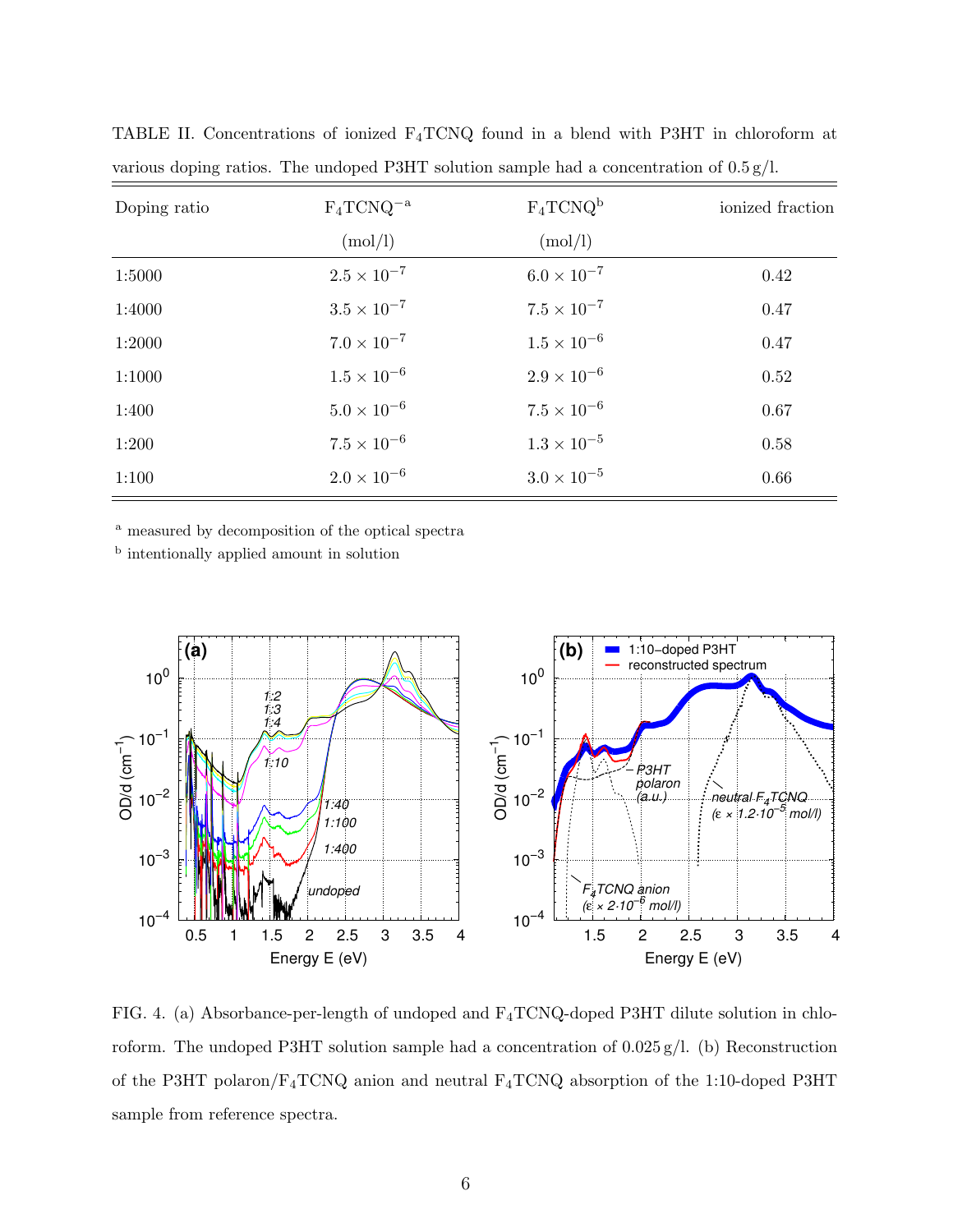| Doping ratio | $F_4TCNQ^{-a}$       | $F_4TCNQ^a$          | $F_4TCNQ^b$          | ionized fraction |      |
|--------------|----------------------|----------------------|----------------------|------------------|------|
|              | (mod/l)              | (mod/l)              | (mod/l)              |                  |      |
| 1:100        | $1.2 \times 10^{-7}$ |                      | $1.5 \times 10^{-6}$ | 0.08             |      |
| 1:40         | $2.0 \times 10^{-7}$ |                      | $3.6 \times 10^{-6}$ | 0.06             |      |
| 1:10         | $2.0 \times 10^{-6}$ | $1.2 \times 10^{-5}$ | $1.3 \times 10^{-5}$ | 0.16             | 0.93 |
| 1:4          | $3.0 \times 10^{-6}$ | $2.0 \times 10^{-5}$ | $2.7 \times 10^{-5}$ | 0.11             | 0.75 |
| 1:3          | $2.3 \times 10^{-6}$ | $2.4 \times 10^{-5}$ | $3.2 \times 10^{-5}$ | 0.07             | 0.74 |
| 1:2          | $2.3 \times 10^{-6}$ | $3.0 \times 10^{-5}$ | $4.1 \times 10^{-5}$ | 0.06             | 0.73 |

TABLE III. Concentrations of ionized F4TCNQ found in a blend with P3HT in chloroform at various doping ratios. The undoped P3HT solution sample had a concentration of 0.025 g/l.

<sup>a</sup> measured by decomposition of the optical spectra

<sup>b</sup> intentionally applied amount in solution